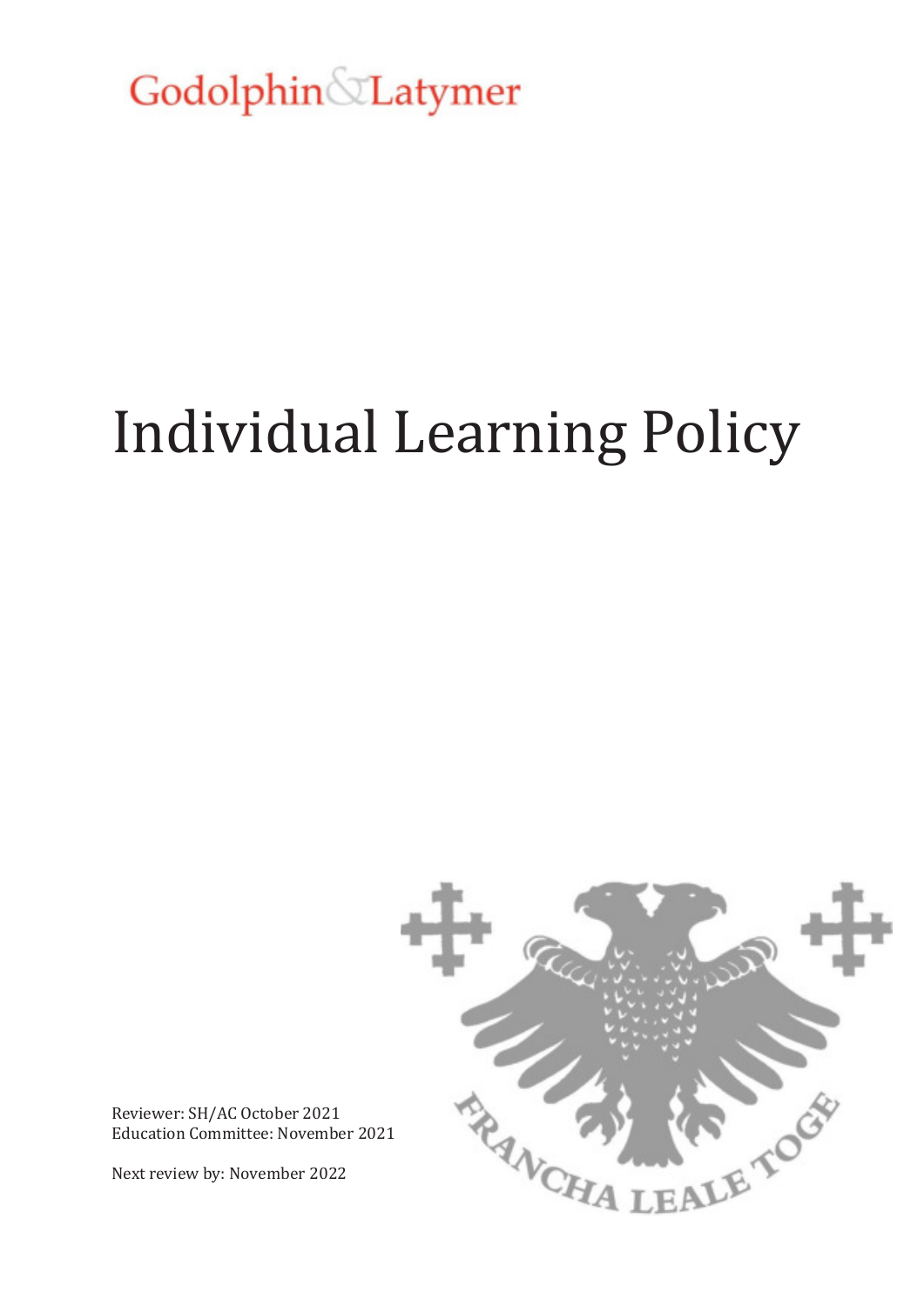### **1 Introduction**

- 1.1 The school takes very seriously its commitment to educate every pupil who is able to take up a place, and to meet the learning needs of all pupils through a balanced, stretching and stimulating curriculum which is accessible to all, including those with special educational needs and/or disability, whatever their learning profile and needs.
- 1.2 We aim to treat each pupil as an individual with a unique profile of talents, strengths and weaknesses, of interests, aptitudes and preferences. We aim to espouse teaching methodologies which enable these profiles to be accommodated in ways which vary from the structural (e.g. ability setting) to the subtle (e.g. question types), enabling all pupils to be stretched and supported, in order for all to reach their potential in all areas of the curriculum.
- 1.3 We consider all students at the school to be gifted and talented, although all are not equally talented in all spheres. We endeavour to provide extension and challenge to develop the students' strengths and to ensure that all students experience both struggle and mastery. At the same time we recognise that in any class there will be a range of abilities and there will also be variation between abilities at different tasks. Teachers should be willing to explore ways of adapting, minimising and substituting tasks to meet students' individual needs. For example, a student with slow handwriting might be allowed to give an oral or typed response to a research task. Suggestions for ways of reducing the burden for such students are provided by the Individual Learning department, who are happy to discuss the needs of individuals, and are also available in the ILN section of the Academic area of the Staff Handbook.

## **2 Special Educational Needs and Disabilities (SEND)**

- 2.1 The School has regard to the definition of SEN in the *Special Educational Needs and Disability Code of Practice: 0 -25 years* (January 2015), according to which:
- 2.2 A child or young person has SEN if they have a learning difficulty or disability which calls for special educational provision to be made for them.

A child of compulsory school age or a young person has a learning difficulty or disability if they:

- (a) have a significantly greater difficulty in learning than the majority of others of the same age; or
- (b) have a disability which prevents or hinders them from making use of educational facilities of a kind generally provided for others of the same age in mainstream schools or mainstream post-16 institutions.
- 2.3 A pupil is 'disabled', in the context of the Equality Act 2010, if they have a physical or mental impairment which has a substantial and long-term adverse affect on their ability to carry out day-to-day activities. 'Long-term' is defined as 'a year or more' and 'substantial' is defined as 'more than minor or trivial'. This definition includes sensory impairments such as those affecting sight or hearing, and long-term health conditions such as asthma, diabetes, epilepsy, and cancer.
- 2.4 Four broad areas of need are identified:
	- (a) Communication and Interaction needs (including speech and language needs and Autistic Spectrum Disorders);
	- (b) Cognition and Learning Needs (including Attention deficit disorders and Specific Learning Difficulties such as dyslexia);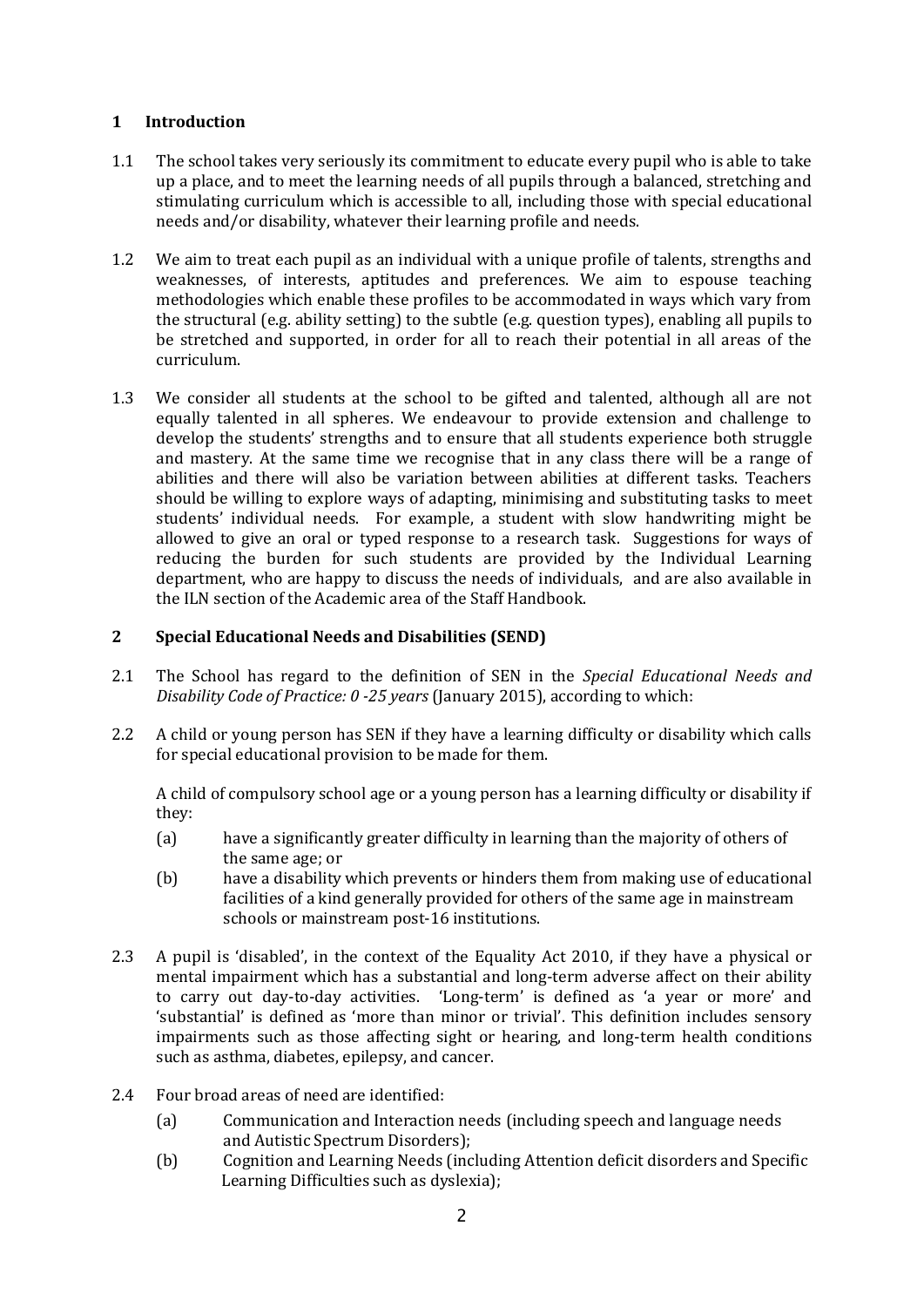- (c) Social, Emotional and Mental Health difficulties; and
- (d) Sensory and/or Physical needs.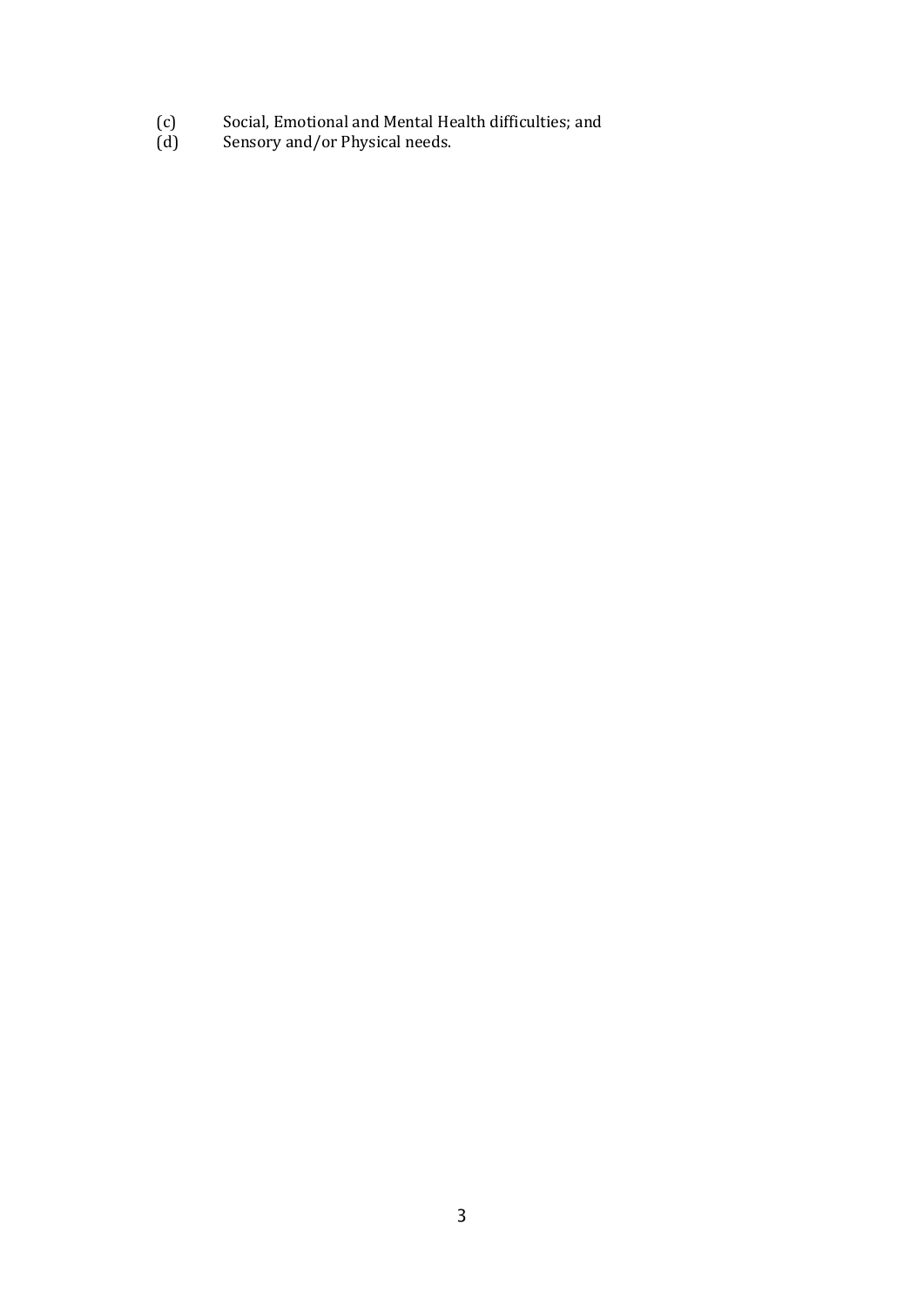#### **3 Individual Learning Needs at Godolphin and Latymer**

- 3.1 In the context of Godolphin and Latymer, individual learning needs arise when aspects of a pupil's profile and/or abilities necessitate adjustments in teaching in order to enable the pupil to access the curriculum alongside their peers. Individual learning needs within the School are most likely to derive from a pupil's cognitive profile or from a sensory impairment, physical disability or problem of physical or mental health.
- 3.2 At application, parents are asked to notify the School if they are aware or suspect that their child has a learning difficulty, special educational need or disability and to provide the School with written reports and all other relevant information. Prior to September entry, parents of all new pupils complete a screening form indicating any identified or suspected learning needs or differences, as well as medical conditions or extra-curricular activities which may impact on a pupil's curriculum.
- 3.3 All pupils in Year 7 complete an on-line literacy screener. Those whose scores indicate that dyslexia is likely will be followed up individually.
- 3.4 All teachers are responsible, and accountable, for the progress of pupils within their classes, including those who receive support from the Individual Learning department. Where pupils' progress is less than expected, given their age and individual circumstances, subject teachers will seek to understand the barriers to learning and discuss with the pastoral teams and/or Individual Learning department how best to support the pupil in improving their attainment.
- 3.5 Every child with individual learning needs, whether due to a diagnosed special educational need or disability or otherwise, is entitled to individual consideration.
- 3.6 The School is committed to ensuring that no pupil is discriminated against, either directly, or indirectly, on the basis of their individual learning needs.
- 3.7 *Communication and Interaction*: Since pupils are admitted to the school largely on the basis of their ability to communicate effectively in both spoken and written English, it would be unusual for a pupil to have a significant difficulty here. The School screens for residual difficulties that could be associated with learning English as an additional language (EAL). Provision is made as needed, but this is rare.
- 3.8 *Cognition and Learning*: All pupils are of high cognitive ability. A number of pupils in each year have Specific Learning Differences such as dyslexia or dyspraxia. Information on such learning profiles is available in the Staff Handbook and staff are expected to familiarise themselves with these, whilst considering each student as an individual whose profile will vary.
- 3.9 *Social, Emotional and Mental Health Difficulties***:** These may arise at any point in a pupil's school career and may give rise to individual learning needs. Responsibility for supporting pupils with such issues is with the pastoral staff in the first instance, who will communicate with the pupil's teachers to ensure that their needs are met as fully as possible.
- 3.10 *Sensory and/or Physical Needs***:** The School is committed to enhancing its accessibility to children with disabilities who have the academic skills to thrive within the school community. See the School's Disability Policy and 3 year Accessibility Plan for more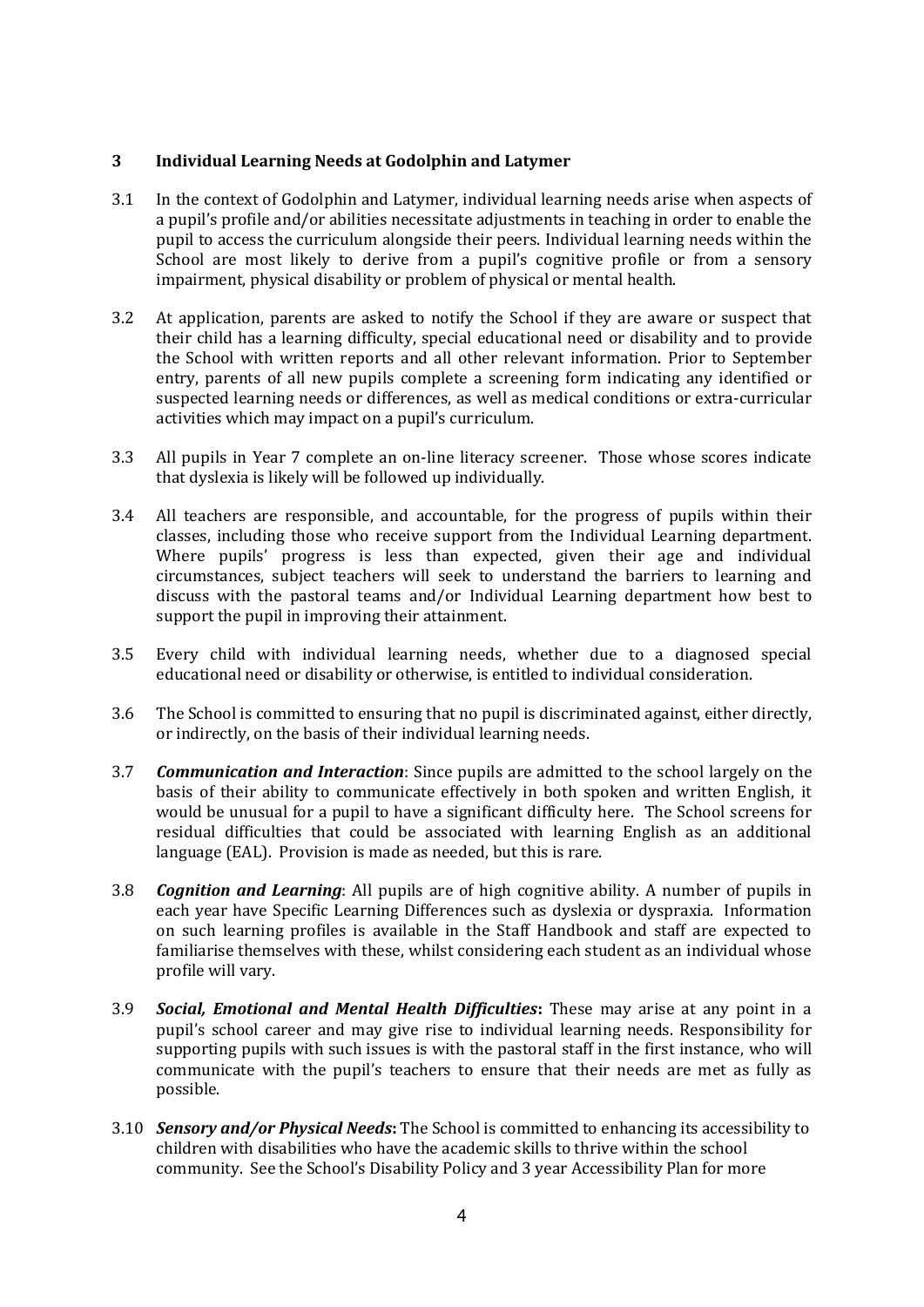information. In accordance with its duties under the Equality Act, and in consultation with parents, the School will consider what reasonable adjustments for a disabled pupil would be appropriate. This will be considered on a case-by-case basis.

### **4 Individual Learning Support**

- 4.1 The Individual Learning Coordinator and Individual Support teacher, who both hold qualifications in teaching children with Specific Learning Difficulties and in Educational Assessment, work with teaching colleagues to ensure that provision for all students with individual learning needs is appropriately targeted. This may be through the medium of whole-school, departmental or student-focused INSET or through individual conversation. However, much responsibility in this respect is devolved onto departments and individual subject staff are expected to make reasonable adjustments for pupils' learning needs and, to a lesser extent, preferences, having familiarised themselves with the pupil's Pupil Passport.
- 4.2 The Individual Learning department maintains a list of pupils with individual learning needs which all teachers are required to consult at the beginning of each academic year. All pupils with ILN have a Pupil Passport, which enables their needs and provision to be explained using their own words. A link to each pupil's passport is embedded in the Individual Learning Needs register. All relevant teachers are notified of findings after an assessment.
- 4.3 All girls on the Individual Learning Needs list are seen at least twice each year by a member of the department; some will have a weekly lesson, either in a lunch break or Assembly slot or through withdrawal from a timetabled lesson.
- 4.4 Individual support is offered in specific subjects where the pupil is unable to access the curriculum in the expected way: for example recorded materials can be replaced by a live speaker for hearing-impaired pupils.
- 4.5 Teachers are encouraged to consider a range of learning needs when planning and delivering lessons and to teach using a range of approaches. Where appropriate, adjustments are made in terms of teaching methods, response formats, tasks and assessments for pupils with individual learning needs.
- 4.6 It is recognised that some students may struggle with certain subject areas and tasks. Where this happens, the student is encouraged to focus on the essentials and to develop their skills progressively. It is understood that relatively low current attainment indicates a need for differentiation in the short-term but does not entail low long-term expectations.
- 4.7 Some pupils may benefit from a modified curriculum, although it is anticipated that almost all pupils accepted into the school will be supported in accessing the full range of subjects. Such modifications are always the outcome of discussions involving parents and are not undertaken unilaterally by the school.
- 4.8 All students in Year 7 have some initial contact with the Individual Learning department through timetabled form period time in which some basic study skills are covered such as organisation and note-making, as well as introducing some metacognitive skills, focusing on understanding one's own learning preferences and awareness of cognitive differences.
- 4.9 Where it is felt (by pupil, parents or teachers) that a pupil's learning profile is creating barriers to learning, an in-depth individual assessment may be carried out. Depending on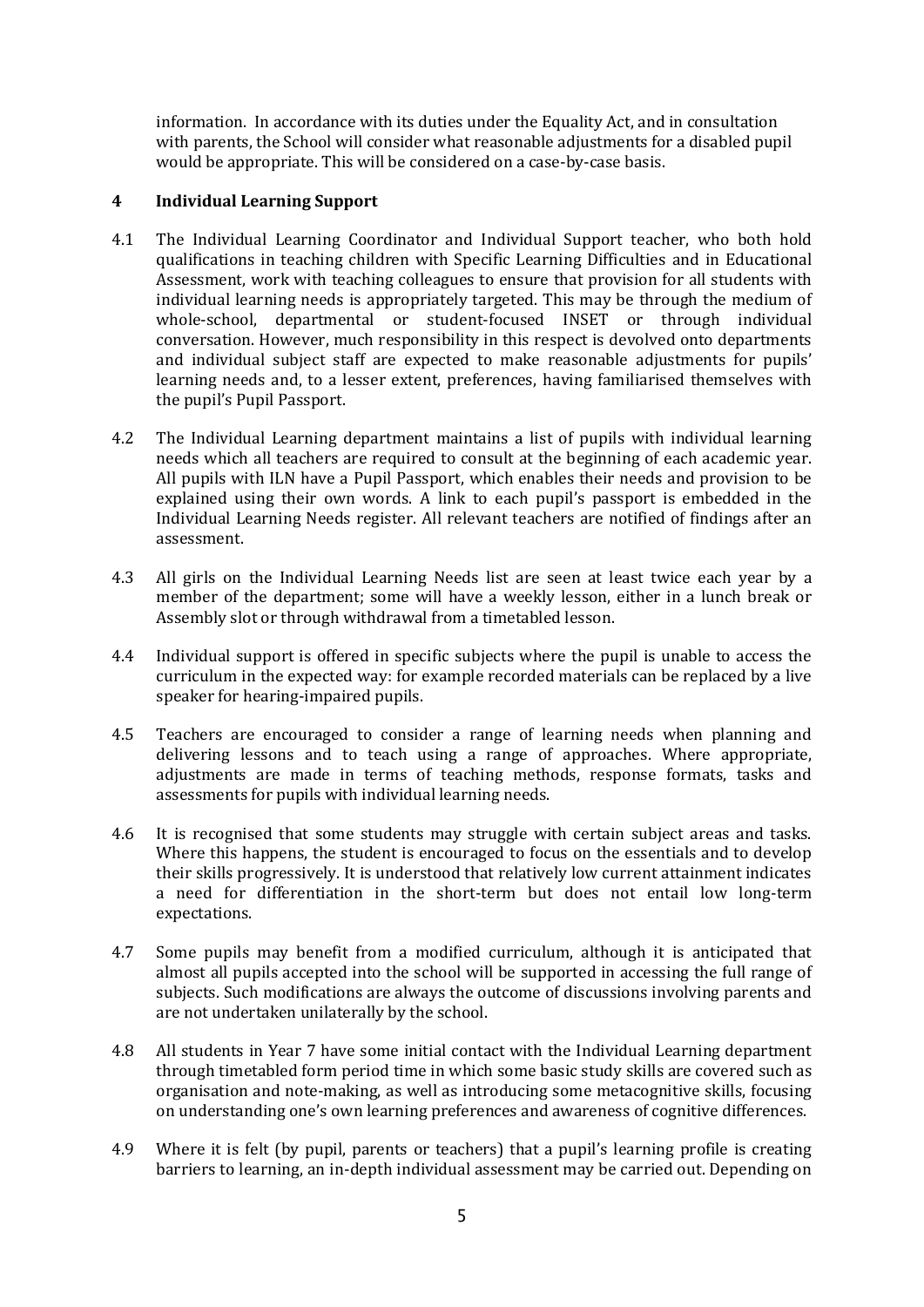the presenting problems, the assessment is likely to look at memory for auditory and visual material, reading (for words, non-words and passages of text), spelling and writing skills and phonological skills. Visual-motor skills, handwriting speed and perceptual organisation may also be assessed, as may vocabulary and non-verbal reasoning. No charge is made for assessment. The assessment is written up and reports circulated to parents and relevant pastoral staff. In some cases, where an assessment is inconclusive or the problem does not lie within the expertise of the Individual Learning Coordinator, parents are advised to pursue a referral to an Educational Psychologist, psychiatrist, or other relevant professional.

4.10 Where time constraints allow, the Individual Learning Coordinator offers support for pupils without identified learning differences who are experiencing difficulties in their studies. This may take the form of help with study skills (e.g. organisation, note-making, revision techniques, essay-writing) or more general academic counselling. Such support is usually time-limited and specific rather than open-ended and on-going throughout a pupil's whole school career.

### **5 Baseline Testing**

- 5.1 The Deputy Head (Academic) has responsibility for baseline testing. All Year 7 pupils sit the CEM MidYIS test in their first term and this information is used to give a snapshot of the ability of the year-group as well as to measure value-added to GCSE. Due to reservations about the validity of such testing, this data is not extensively exploited on an individual level, but it is used to inform monitoring of individual progress and targetsetting without individual scores being divulged to pupils or parents**.**
- 5.2 All pupils take the CEM ALIS test at the start of the Sixth Form, which provides an update of scores and informs our understanding of their skills profile as they embark on this stage of their school career.

### **6 Admissions**:

- 6.1 We welcome applications from all pupils who can benefit from the opportunities that we offer, as long as we can provide them with the support they need. We are committed to enabling all pupils to realise their potential, although we do not have the facilities to offer intensive or highly-specialised remediation work.
- 6.2 Pupils who have an Educational Psychologist's or Specialist Teacher's report or medical evidence attesting to their need for special arrangements are allowed concessions in the 11+ entrance paper. We are guided by the criteria set by the Joint Council for Qualifications (JCQ). Such concessions may include:
	- extra time
	- separate accommodation with a dedicated invigilator
	- rest breaks
	- coloured paper or enlarged font size
- 6.3 In order to cope with the high academic demands of our curriculum, candidates must write and speak English fluently.

### **7 Access Arrangements for examinations**

7.1 Pupils with a diagnosed special educational need or a disability impacting on ability to work in timed conditions will be eligible to apply for access arrangements in public